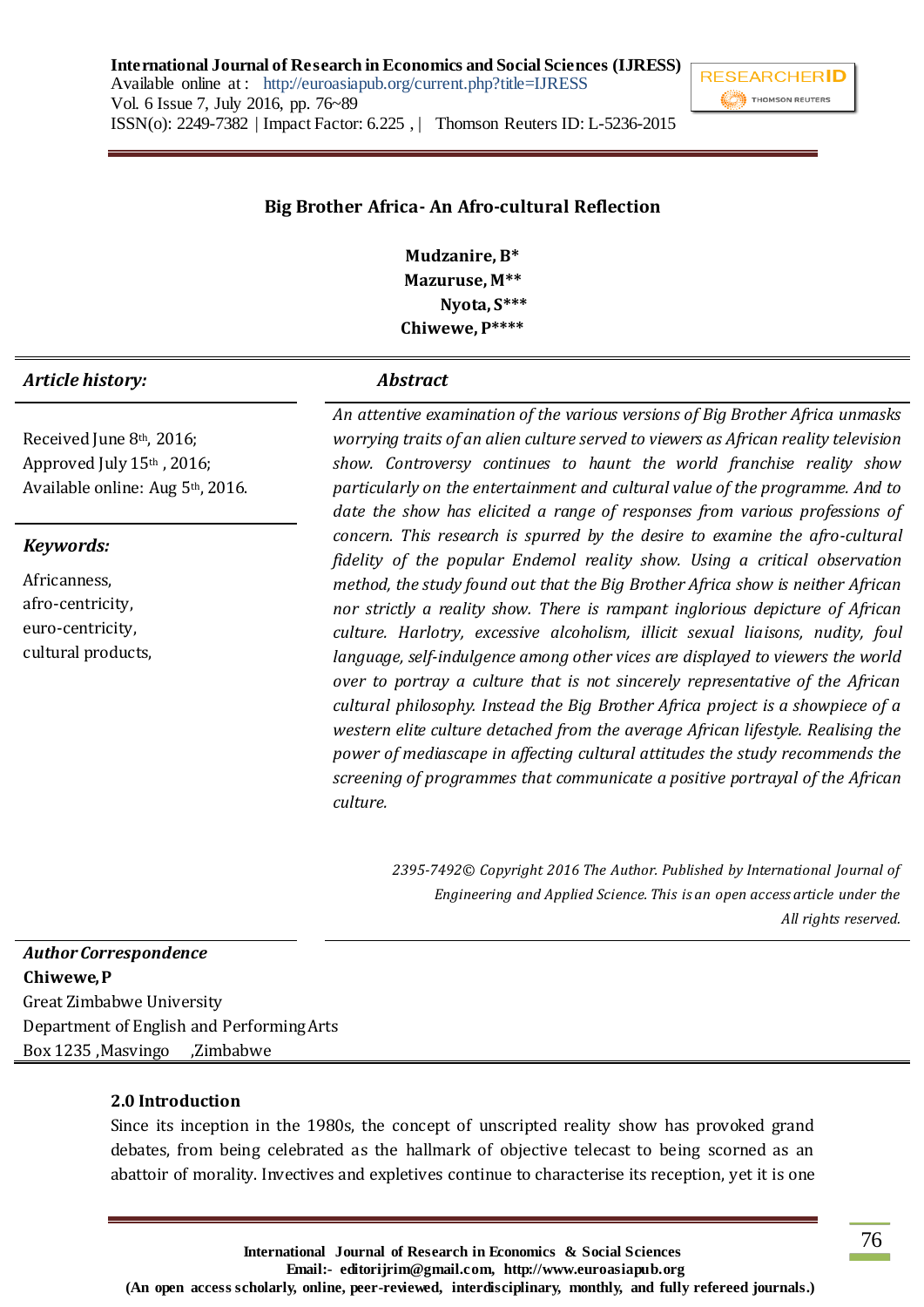of the most viewed television programmes the world over. Although the concept has been widely received for its novelty, the world over, its entry onto the African scene, in the form of *Big Brother Africa,* has ignited a plethora of reactions. Critics from a variety of ideological persuasions have reacted to the show's handling of entertainment and cultural issues with some even questioning the reality of the 'reality show' itself, yet few can resist watching it, for whatever reason. The show has elicited a lot of trepidation among the autochthons of African culture who view it as offensive to their cultural heritage while the 'hybrid generation' views it as site of fun, self exploration and indulgence. For their apprehension, the vanguard of African moral values views the show as subtle conduit for cultural imperialism and resultantly African moral defacement while the 'culturally innocent' see nothing beyond entertainment and pleasure. But what exactly is the Big Brother concept, its aims and *modus operandi*?

# **2.1 Background**

.

The concept of unscripted reality television can be traced to the *Candid Camera* which debuted in 1948 (Steeves, 2008). Thereafter, *An American Family, 1973* and the syndicated reality show, *COPS* of the late 1980s paved the way for the current wave of reality television shows. This marked a sharp departure from scripted reality television of the 1970s and before. Reality telecast came as a huge relief to years of edited clips of ordinary people reacting to contrived situations (http://www.wisegeck.org/what is reality show.htm). It drew its participants from the ranks of ordinary people and not professionally trained actors who could express themselves independent of editorial sanction. In its honeymoon era, reality television enjoyed prodigious amount popularity among viewers as it was full of surprises, courtesy of its self-generated and unpredictable plot development. The notion of putting strangers and recording the resultant drama was to become a location that enthused and captivated many viewers.

Essentially the BB concept is a reality television franchise created by John de Mol where entrants in to the game are secluded from the rest of the world and confined to a large house under continuous surveillance of cameras where the last housemate to survive eviction lands the grand price [\(http://enwikipedia.org/wil.Big\\_Brother\\_Tvseries\)](http://enwikipedia.org/wil.Big_Brother_Tvseries). Contestants freely interact around Big Brother assigned menial tasks, competitions and general household chores under the watchful eye of the cameras. The contestants from time to time have a moment to reflect on their activities and those of others in the diary room or the confession room. In the house, they are exposed to a coterie of familiar interactive emotions of happiness, frustration, failure, anxiety, friendship, opportunity and love (AbiolaAlabi- in Africa Magic, 2012).

**Great Zimbabwe University, Department of English and Performing Arts ,Box 1235 ,Masvingo ,Zimbabwe\* Great Zimbabwe University, Department of English and Performing Arts ,Box 1235 ,Masvingo ,Zimbabwe\*\* Great Zimbabwe University, Department of English and Performing Arts ,Box 1235 ,Masvingo ,Zimbabwe\*\*\* Great Zimbabwe University, Department of English and Performing Arts ,Box 1235 ,Masvingo ,Zimbabwe\*\*\*\***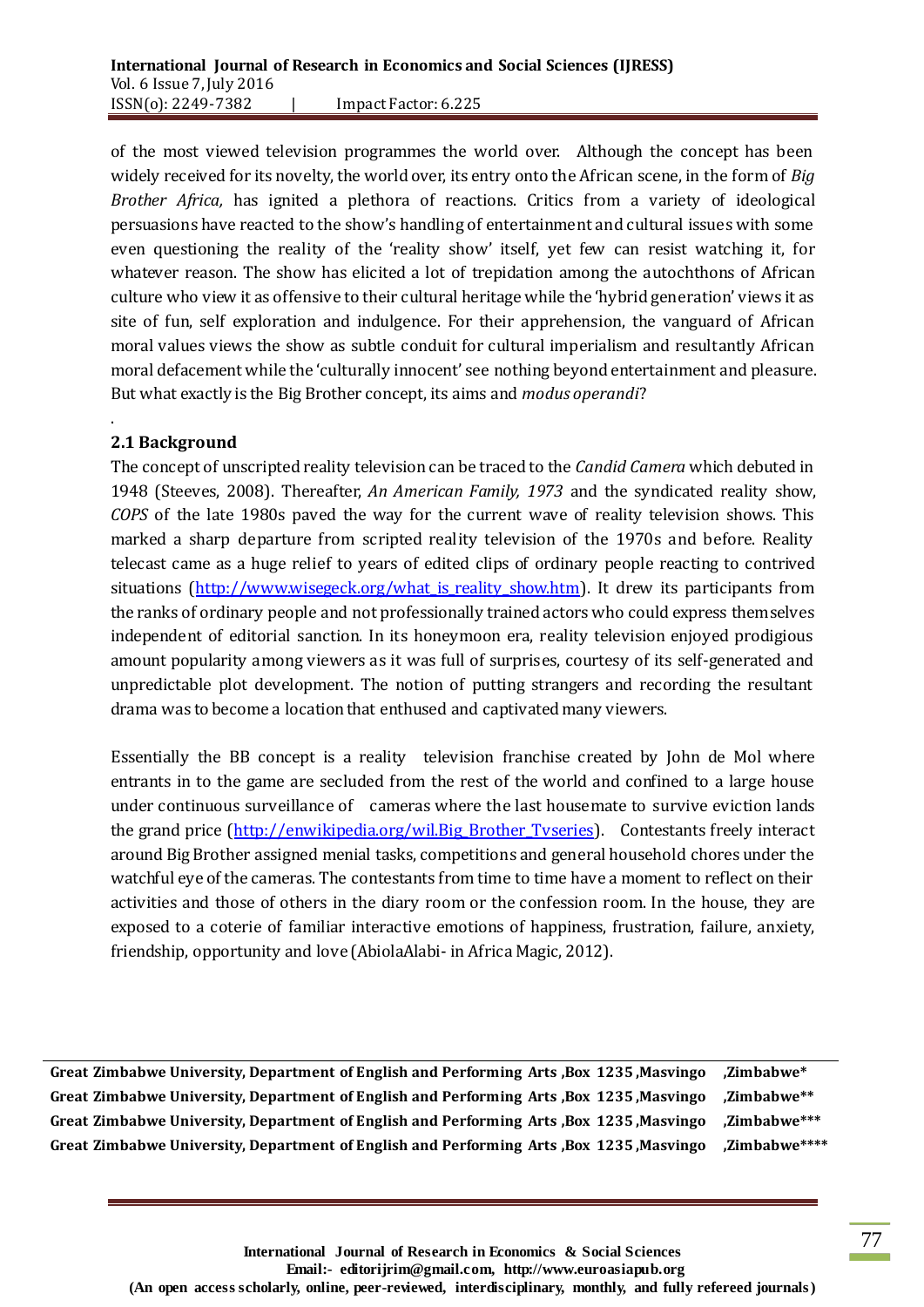How housemates deal with these emotions, in part, influences fellow housemates and viewer perceptions about their continued stay in the house. The house is also well supplied with food, drink, alcohol and excellent indoor entertainment facilities. And for that reason, leaving the house is a fate no housemate will resign to, yet eviction is inevitable. Depending on the rules and regulations of the version of each show, the evictees are nominated by fellow housemates, viewing and participating nations. The show is very flexible in that every show version can expose viewers and contestants to a variety of eviction criteria. A contestant with the highest nominations every week or two is evicted from the house or moves to another house. The ultimate eviction survivor wins the coveted prize.

The first BB show was shot in the Netherlands in 1999 and the concept later cascaded to other regions with various adaptations by the countries. In Europe, Germany, England and Italy they have their own versions of Big Brother though the original concept of evictions and ultimate winners is locatable in all these various versions. In Africa the show is coded Big Brother Africa, ostensibly to reflect the geographical location of its shooting. Contestants are drawn from many countries after some screening auditions particularly in those countries where MNet has a presence or a business interest. Viewing nations and participating countries that are apportioned voting quotas, together with the housemates vote and determine who stays and who goes out.

In Africa the show has a viewership of 30-40 million mainly young people who religiously follow it in spite of it being shown 24/7. They have to endure the long hours of the show, no matter what it takes. Viewers are perpetually updated on the goings-on in the house through daily summaries if they have lost track of events due to some engagements. They, occasionally, post their views on the screen to react to the transactions in the house. Intriguing! The popularity of such a show propels one into closely analysing the perceived benefits of such a show particularly the cultural benefits if any that may accrue to the viewing public. This motivation to interrogate this 'African' product is not an inescapable obligation particularly to members of the African cultural fraternity as recommended by p'Bitek, (1986) for only participants in a given culture can judge authoritatively about cultural transactions in their own backyard.

## **3.0 Theoretical Framework**

Any research meriting serious academic attention should openly confess the various theoretical lenses that guide its position on any subject. Likewise, the study to estimate the afro-cultural fidelity of the BBA is beholden to a number of theoretical persuasions. Situated as it is in the postcolonial African context, the study is a halfway house between the post-colonial and the afro-centric theory of appreciating cultural products. These theories are inspired by a common energy to analyse the portrayal of African products by Africans themselves and how outsiders exploit the mediascape to depict the African issues. The Afro-centric lens is employed to give the research the authority to measure African products by African scales.

The Post-colonial theory is an interdisciplinary confluence of critical strategies used to examine the culture, literature, politics and history of post colonial states and how the perceptions and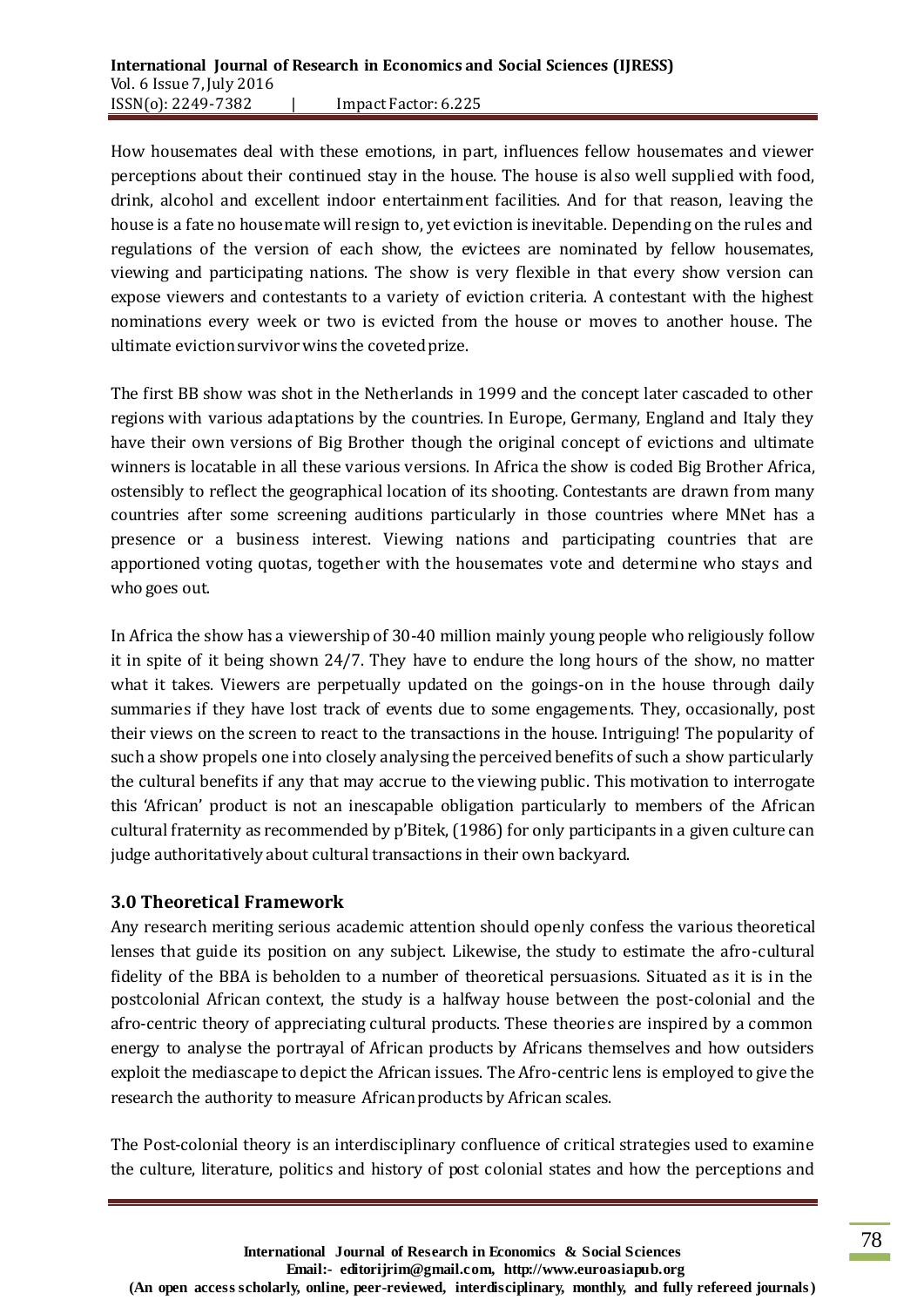relationships between the coloniser and the colonised impact on the nature of the cultural products and narratives of the latter. Essentially the theory draws on a number of perspectives from critical traditions such as Marxism particularly the issue of materialism to hegemonic dialectics. There are a series of critical concepts that form the prisms through which issues are viewed under post-colonialism. These are; hegemonic discourse, hybridity, agency and erasure. *Erasure* focuses on the absence or the eclipse of the African subject by the 'dominant culture' in narratives or artistic works otherwise located in African context. *Agency*, according to Steeves (2008), the notion looks at the voice of the colonized in the post colonial dialogues, issues to do with: 'Who can speak? Who can represent?' These are critical questions in finding the voice that is dialoguing and interrogating who is behind it. The relevance of such questions is visible in our quest for representation of the African voice.

*Hybridity* is one of the most disputed terms in postcolonial studies which focuses on the creation of new transcultural forms within the contact zone produced by colonisation. It deals with the national identity of the postcolonial state being more of a mix between the colonised and the coloniser's culture. Hybridisation takes many forms including cultural, political and linguistic. Hybridity may strike two mutually exclusive connotations of negativity and positivity in terms of how the cultural mix benefits or suffers from the engagement of the colonised and the coloniser. Some postcolonial works regard hybridity as provoking binary images of primitivity and modernity on the postcolonial state instead of mutuality of cultures. This study has a focused inquisition into the problematics of the postcolonial cultural mix as portrayed by the reality television show in context. Questions like, 'whose culture is dominant in the BBA reality show? How accurate is the portrayal of the African culture?' become legitimate concerns in the interrogation of hybridity of the ultimate postcolonial product.

The concept of *hegemonic discourse*, traceable to Althusser (1971) and Gramsci (1891- 1937), posits that there are two processes by which the hegemonic class secures consent via domination and intellectual moral leadership where the former is achieved through force and the latter through subtle political, economic and ideological manipulation to secure active consent by the postcolonial state. This influence is slyly couched and encoded in various modes of expression, like the media and the arts to project a situation where the norms of the dominant culture are glorified and packaged to the colonised as normal (what Jamal Ashraf calls 'normalised givens') whereas the cultural concerns of the postcolonial state are bastardised. Conscious of the hegemonic strategies of the colonizer, this study seeks to sift the hegemonic cultural tendencies located in the BBA reality television show. This cog of the postcolonial theory becomes very pertinent in locating the influence of the alien culture on the local cultures and national narratives.

The research leans on the Afro-centric theory for its measurement of BBA's Afro-cultural fidelity. The theory draws us closer to estimating BBA's proximity to representing the African culture. For an inordinate amount of time, cultural products located in African socio-geographical space have been subjected to European mensuration criteria. Many cultural products have been rejected or accepted with out passing an honest Afro-cultural standard. The Eurocentric cultural logic has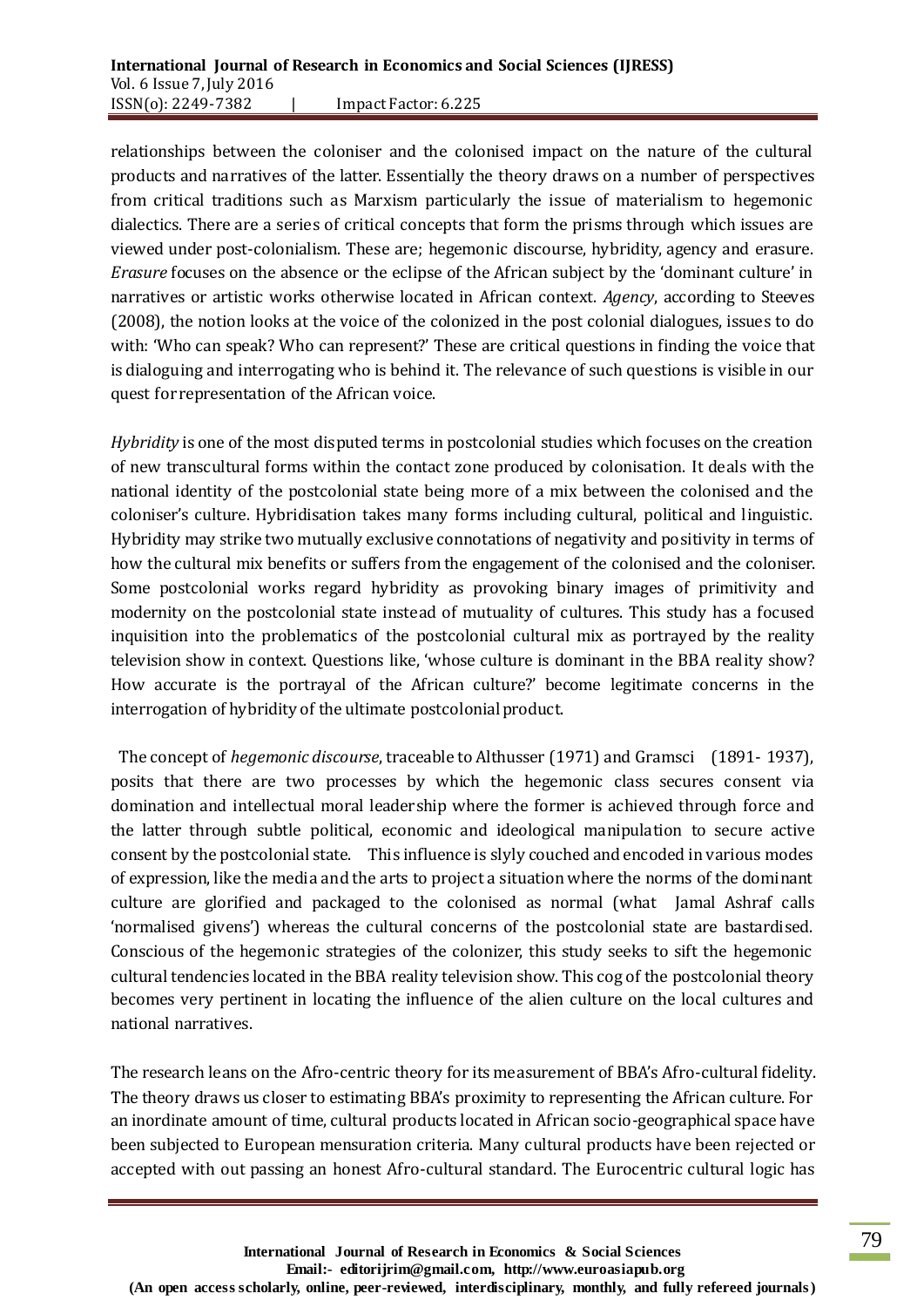pejoratively described African products as lacking in complexity and exquisite finish. Beneath such condescension attitudes lay a pernicious and malicious assumption that artistic creations can only be defined from the perspective of Europe. Western cultural standards were clandestinely served to unsuspecting Africans. The net effect of it was that many African artists blindly pursued European sensibilities without affording themselves a minute of introspection into their own product, let alone using their own apparatus to calibrate own artistic products. Cognisant of the need to bust the Eurocentric cultural plot and its attendant effects on the African artist and consumer, the Afro-centric theory was born.

Essentially the theory is a deliberately afro-focused perspective of the arts. According to Asante (1998), it of seeks to place African ideals at the centre of any analysis that involves Africans. Asante (2008) states the five characteristics of Afro centrism as follows:

- an intense interest in psychological location as determined by symbols, motifs ritual and signs;
- a commitment to finding the subject of Africans in any social, political economic, architectural literary and religious phenomena, with implications for questions of sex, gender and class;
- a defence of cultural elements as historically valid in the context of art, music, education science and literature;
- a celebration of centeredness and agency and commitment to lexical refinement that eliminates pejoratives about Africans and other people;
- and a powerful interpretive from historical sources to revise the collective text of African people (Asante, 2008).

Some of these motifs are crucial in asking critical questions in this research such as, how are Africans portrayed in the BBA? How do Africans view themselves? What alien cultural items are locatable in BBA and what effects do these have on Africans? Besides, Asante (2008) warns that not everyone born in Africa, who follows African styles, practises African religion is Afro-centric. They have to be deliberately afro-focused in their disposition than just by hair, colour and biology. The most critical question here is; how representative of the African culture is every African character in BBA? The afro-centric theory becomes a cardinal asset in the search for the Africanness of the product purportedly by African characters.

# **4.0 Methodology**

The search for the Africanness of the BBA adopted a critical observation method as informed by the Afro-centric and Marxist critique of media products. Essentially the critical observation method is a technique where the behaviour of the research subjects is watched and critically scrutinised and recorded and interpreted to generate explanations and understandings (Hanan, 2006). Borg, Gall and Gall (2010) recommend the method in ethnographic studies for its originality but advise guarding against subjective and impressionist tendencies.

Since it was practically difficult to view the entire universe of BBA episodes, shot 24/7 over 100 days for each edition, from 2003, the research purposively sampled at least 3 days (mornings and evenings) a week for the last two editions of BBA, the 2011 and 2012. It was practically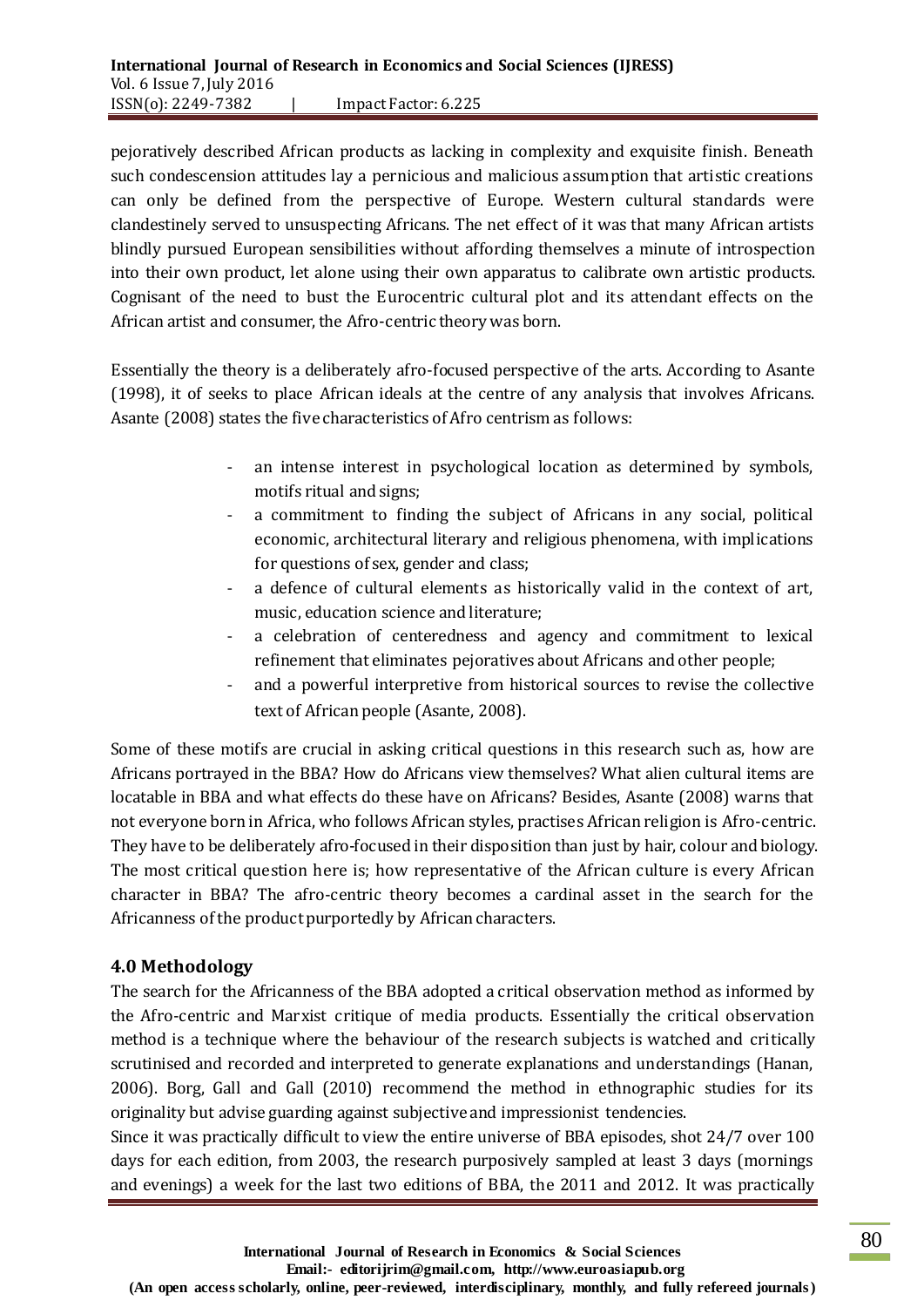impossible to view the whole show given that it was screened 24 hours a day for 90 days in each version of the show. Other versions of BBA were referred to as far as the memory of the researchers could recall. The study technique required that the researchers critically watch the various episodes of the BBA versions noting down any snippets on culture in the behaviour, tasks and activities in the reality show. These were interrogated for their fidelity to African cultural realities and beliefs using the postcolonial and afro-centric theory as frames of reference.

Viewers' screen comments were also useful in assessing the reception of the programme among African viewers. The observation method was also corroborated with views of position papers and articles on the reality show as a way of allaying the subjectivity fears of the observation method. These data gathering techniques were colluded to estimate the total portrayal of the African culture in artistic creations.

### **5.0 PORTRAYAL OF AFRICAN CULTURE**

Any intense exploration of the BBA reality show raises more questions than answers on the real motive of the reality show. One is thrown into a thought shower of the intentions, location and fidelity of the show on African cultures. A popular reality show featuring African characters on African space, aired to African viewers - a self-avowedly African phenomenon- would honestly not warrant an investigation into its Africanness. Yet one may not easily be released from the obligation to interrogate it anyway cognisant of the nefarious cultural expressions served to unsuspecting African viewers in the name of reality television. The culture presented can hardly be regarded as sincerely African by any stretch of imagination. One is pushed into interrogating the entire concept of reality television, the corporate motive and the caricature of African cultural essence. Is the BBA a reality show? Whose reality is it showing? Is the show promoting African agency? Or is it an intrusion of cultural imperialism through cultural products? Who is the BB? A whole range of questions begs our solemn reflection.

One Western scholar opines that "much of the public criticism of BB has been, in essence, how the format allegedly threatens the core values and rights of our Western societies. For example, critics say that the format manipulates participants into confessing their innermost secrets and seduces the audiences into believing in inauthentic events" (Billereyst 2004:95 cited in Aslama 2009:86). From these observations one may question the credibility of this 'reality show'. BB has been used to symbolise an enormously broad array of current cultural phenomena, ranging from hybridisation of conventional TV genres and the rise of reality television, to BB as a metaphor en-vogue for broader socio-cultural trends such as "surveillance culture" or "confessional culture". BB has also brought up epistemological issues in media studies like the multimedia nature of the format, and its 'interactive' lure resulting in intense audience involvement which has also prompted questions about the need to revise the concept of 'active audiences'. Below are some of the objectionable aspects we found offending the African person and the concept of reality TV itself that push one to think the show is a unscrupulous project designed to subvert the cultural identity of Africa.

#### **5.1 The concept of reality**

The idea of reality in the BBA show impresses on us the feeling that the show is an unfettered flow of natural interaction of randomly selected Africans in the house without the interfering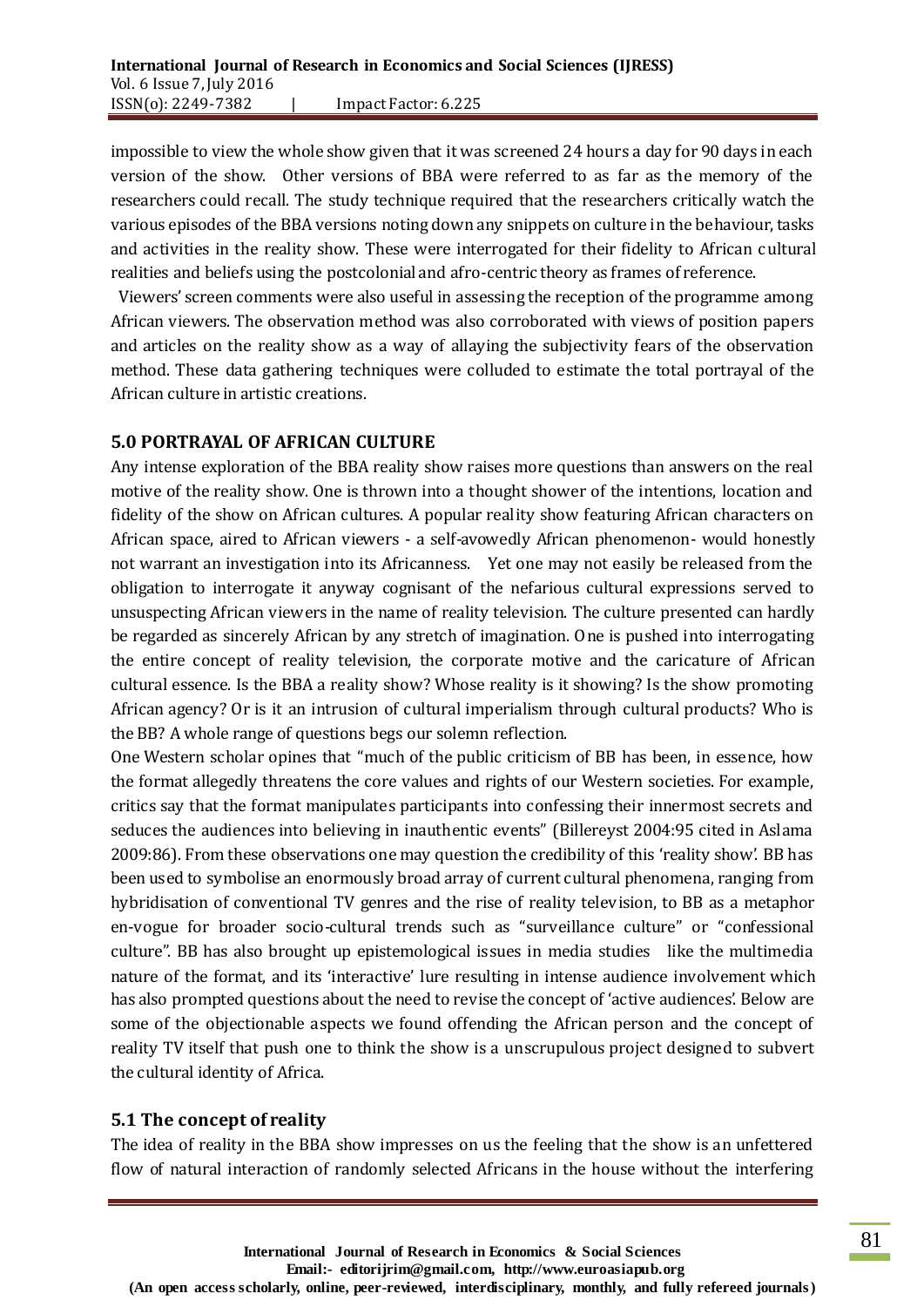hand of the script writer. One may also think that the housemates are purposively sampled based on them meeting some basic African cultural traits, yet a closer analysis on the calibre of people who eventually get into the house shows that the a certain cultural standard of another culture may have been used as an audition instrument. The show is considered open to all, where members of the African community meeting the age restriction of 18+ years are selected after 'meticulous' screening. Most of the specifications of the contestants sell out the game show as premeditated, precast than unscripted as the type of the entrants rhymes with the preconceived programme product. This provokes us into doubting the reality of the so-called reality show from the onset. One would think that the BBA show was composed of a cross section of ordinary Africans reflecting ordinary African social issues.

The idea of confining people to one house and showing their interactions under the watchful view of the cameras, performing predetermined tasks dilutes the naturality of settings. This makes the show neither reality nor unscripted but contrived. Since a lot of debates have been raised concerning the authenticity, ethics of mediated exposure on one's privacy and about the manipulative nature of BB shows throughout the world especially in Europe, it would rather be naïve to accept it as a reality show. According to Hill's observations (2002;2005) on British audiences of reality programming, especially by the notion, echoed in the Finnish fan interviews that viewers do not read those contents as 'real' but rather, search for what they assess to be authentic moments. Audiences seem to be media savvy, equally scrutinising and speculating as to the authenticity of the 'performed selves' of housemates and of the more or less invasive role of the production team. So BB is not conceived as 'reality show' by both the housemates and the audiences

## **5.2 Celebrity 'making' and celebrity culture**

It is the sworn endeavour of BBA show to transform show entrants into instant celebrities guided by the view that anyone can become a celebrity if they are given an opportunity. Given this thrust of BBA, one is pushed into exploring the whole concept of celebrity and subsequent celebrity culture. What then is a celebrity? Whose celebrity? And what is being celebrated in the celebrity? What is celebrity making? A celebrity is generally any person that has a prominent profile and commands a great degree of public fascination and influence (Pandey, 2014). The term is applicable to a range of professions and careers while some people may be famous for their extravagant lifestyles or for their misdeeds. Even notorious criminals may attract media and public attention to a point where they become celebrities. A celebrity normally becomes the career or character model to the majority of their followers. The BBA project intends to transform ordinary people into celebrities but one has to ask; what celebrity making process disarms a person's moral economy in pursuit of celebrity status as an end in itself? A television programme that negatively markets the image of Africa ostensibly to create African celebrities yet creating alien models of their culture is culpable of cultural homicide. The resultant celebrity becomes the antithesis of the African virtues and values. A celebrity who walks naked, speaks foul, abuses alcohol and engages in public sex can hardly be an African cultural model. One wonders what cultural norm is responsible for this mayhem.

One also questions the whole criteria that are used to select people into the house bearing that the majority of the housemates are celebrities, way before they get into the house. The screening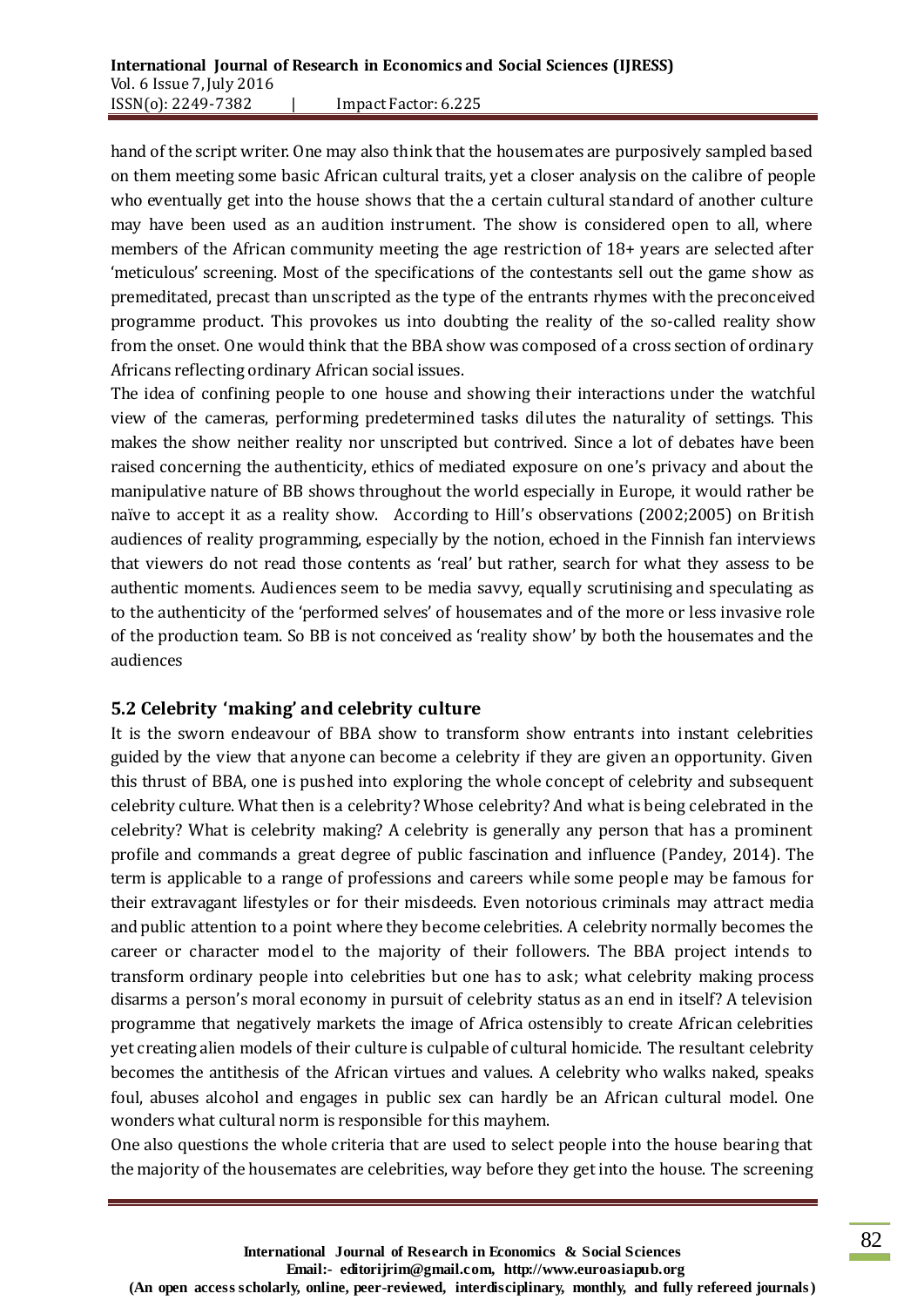process looks for candidates that are assertive, original, creative, goals oriented and are willing to play the game, it is said. In addition candidates should be above 18 years and be nationals of viewing African countries and be fluent in English. However, upon closer exploration it is intriguing to note that the entrants are hardly ordinary Africans reflecting ordinary African values but already display an exotic tincture in their demeanour having acquired celebrity statuses in the arts industry and other professions way before they get into the house. In BBA2 Code Sankala is a musician in Malawi, Maureen Namatovu is a fashion designer from Botswana, Justice Mothabani is a print journalist from Uganda and Tatiana Durao is an actress in Uganda. Sheila, a BBA (2008) representative who is a former beauty queen in the Miss Kenya Tourism and was dethroned due controversy becomes housemate in the show. Surely, a controversial character can not be a model of African culture. Karen Igho from Nigeria who does modelling in her country lands the ultimate prize in the BBA despite her being arguably the worst character model in the show due to her excessive sexual escapades, noise, and drunkenness in the house. The general composition of contestants in the show is such that the majority are celebrities before they are made ones. Bearing in mind that most of our celebrities display a western orientation, chances of getting an untainted African cultural ambassador in the show are thinly spread.

The show seems to promote the notion that one does not necessarily need to work hard in order for them to make it in life. They can become rich and famous by simply idling in the show and survive nomination. Throughout Africa, riches are intricately associated with one's sweat. Africans delight in wealth that is traceable to one's efforts.

The show is ostensibly knit around the concept that given an opportunity, anyone can become a celebrity yet, of course, the marketing intent is not openly displayed. That marketing is in two ways; marketing an alien culture and foreign products under the guise of reality show. A reality show that ostensibly aims to mould housemates into celebrities while serving viewers an alien culture is doing harm to the people's culture.

## **5.3 Language**

The show lays a demand that entrants qualify into the show on them meeting a minimum language requirement. They have to be fluent in English and anyone, later in the house, found conversing in their language will have to pack their luggage out of the house. An 'innocent' rule of the game meant to ensure viewers and fellow housemates do not lose out on what housemates would be saying? On a very superficial level yes; but one has to look at the overall effect it has on the malleable minds of most youths who view the show particularly on their respect for their own languages. It impresses on their psyche that their languages should not be used and if used bring undesired consequences on the user. Pride in one's language is severely shattered as a result. Accordingly Korth, (2005:23) observes that;

> Language plays an important role in defining group belonging. Stereotypes about a certain population group are often based on their language and dialect. Favourable and unfavourable stereotypes and attitudes influence a person's self image and can influence his/her language use as well.

Negative attitudes about one's language are developed by such deliberately crafting such rules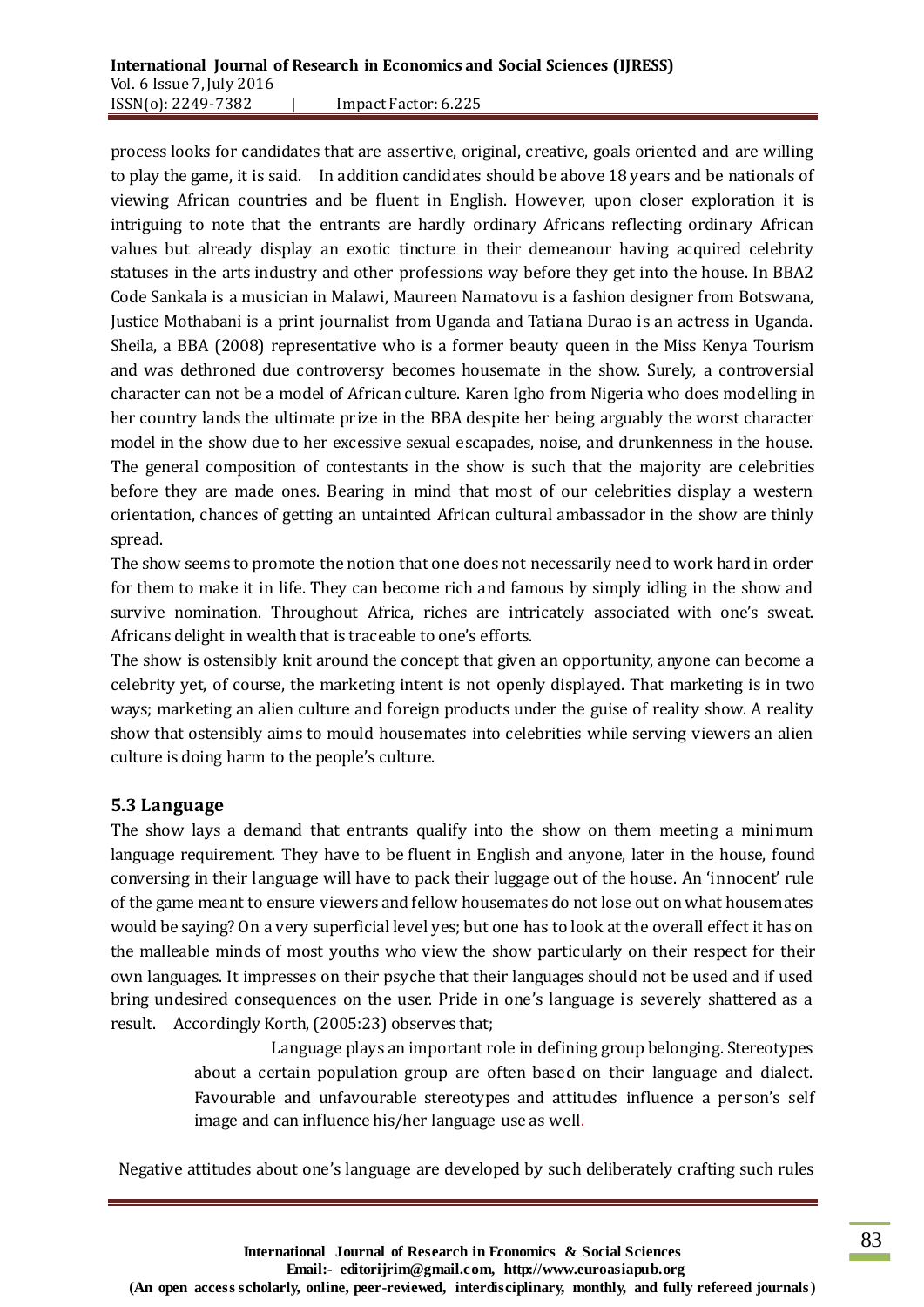that seal out indigenous languages from public discourses. Speakers of the indigenous languages end up downgrading their languages in the process. More so, when one looks at the age-old language/culture dialect, one appreciates the negative effect of using a foreign language to project one's own culture. If housemates are forced to use a foreign language, it is likely that they would best portray the culture of that language.

# **5.4 Nudity**

One aspect of BBA that has been roundly castigated in most BBA versions is the culture of nudity it seems to promote among viewers. In all versions of BBA from its inception to present day, nudity is one hallmark of the reality show. It is common to see housemates going about semi-naked or worse. The bath hour has become one of the fiercely debated areas in the show since it screens people bathing naked in front of camera, live on television. The first version of the show, the BBA Uncut, in 2003 opened a deluge of criticism for screening explicit nudity to viewers. Most housemates, with the exception of Tapiwa Mhere from Zimbabwe, who showed a descent measure of restraint by bathing with their pants, were screened stark naked. Housemates like Mwisho, Larato among others bared it out several times bathing in full view of high definition cameras. In BBA 2 Meryl was distinguished as the nudist of the house with some viewers suggesting she was in the house for a nudity award. Blog comments on Big Brother 2 from viewers of the show exhibit mixed reactions ranging from utter disgust to lustful appreciation;

*'Their nudity is quite appalling and disgusting. Is that the true picture of an African woman? What a mess to womanhood?'*

*'Go ahead brother. After seeing these hot pictures, I urge you to harmer those girls. Start with Meryl. If you miss the money don't miss the goodies.'*

Explicit showers attracted wrath of many female viewers while males lustfully waited for the shower hour for their own erotic gratification.

Amongst most African peoples seeing someone naked is considered taboo (Tatira, in Mapara and Mudzanire, 2013). Africans set it as a taboo for their people at a very tender age that they should not watch naked people because they would grow a pimple on the eye. It was feared that watching naked people would lead to rape cases. Today, Africans are abused by the technology of the west to engage in pornography which has contributed immensely to loss of love and trust among couples and in some cases increase in incestual liaisons. Where is this culture coming from? In some parts of Europe and America, and sadly creeping into Africa, nudity is celebrated as a game show. In some western nightclubs patrons pay to watch nude pole dancers-some kind of pornographic tourism! Considering the rate at which pornographic material is exported to Africa, one may surmise that it is only a matter of time Africa catches up with this madness.

Such debauchery and shamelessness is not common among Africans. The average African is shy and less expressive. Considering that housemates sleep in one room irrespective of sex, one wonders what big brother expects the housemates to do. They have to change their undergarments in the presence of members of the other sex. In Africa, boys and girls or the unmarried in general do not share a bedroom, let alone a bed yet here viewers are made to believe that they can sleep with anyone anywhere. Decency is a severely devalued. When the cover of decency is shuttered people behave in a manner that is nihilistic and those who idolise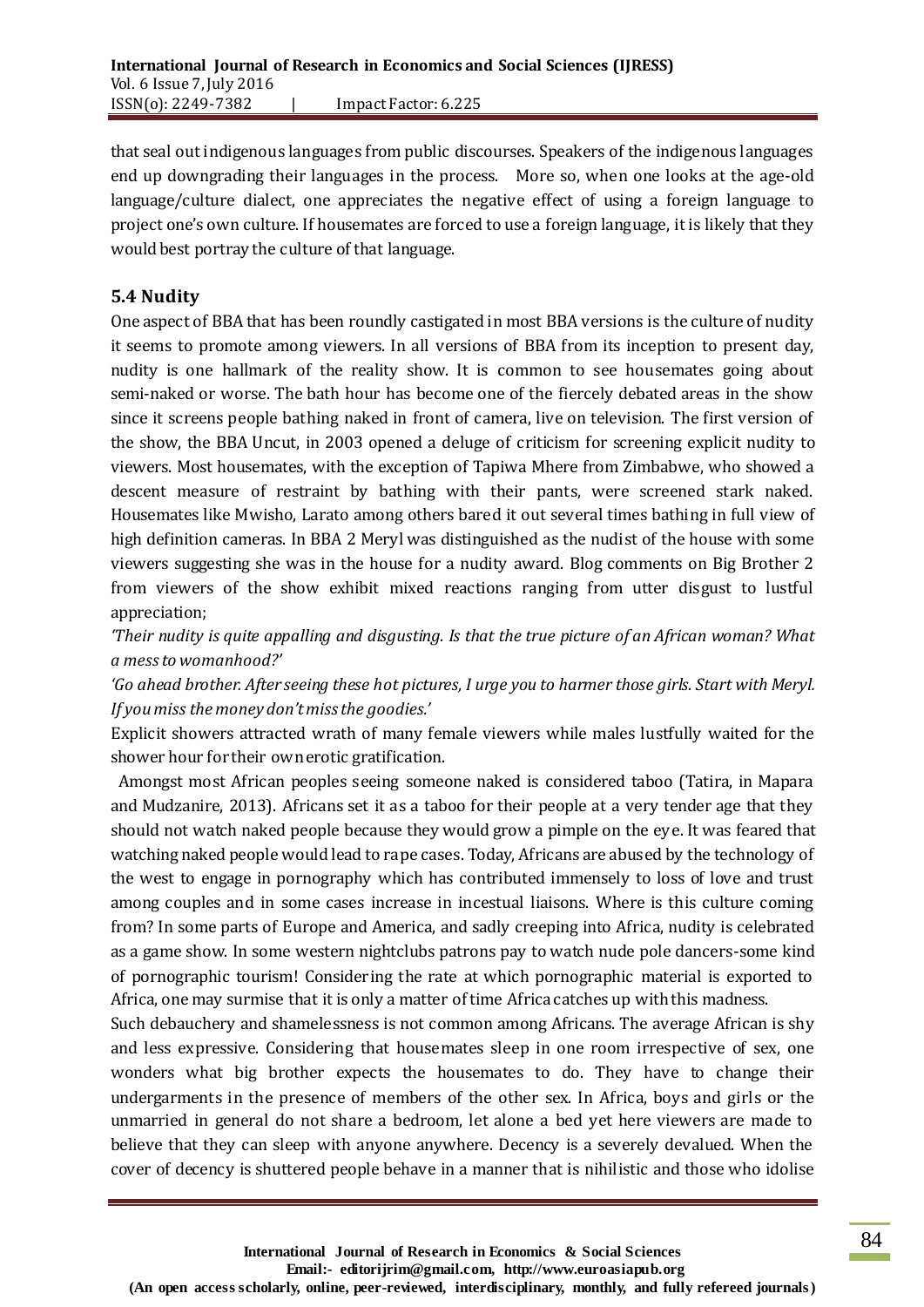#### them end up worse than their idols

The few inmates who choose not be nude are not any better since they clad in attire that lacks a respectable measure decency. The male appear with all sorts of dress codes, hairstyles and tattooed bodies that are not common among most Africans. Some men have their trousers dropping leaving their backs half bared or they go shirtless, exposing their tattooed muscular frames in a manner that makes family television viewing uncomfortable. Some ladies appear in clothes that leave very little to imagination- clothes that expose the unnecessary details of one's body. One wonders what culture is responsible for this. *Ndiani anotiroya zvakadai ?* (Who is bewitching us like this?). Our culture forbidsus naming the witch but exposing their deeds.

### **5.5 Explicit sex and sexually suggestive behaviour**

The BBA reality maybe castigated for allowing activities that are considered private to look public thereby paving way for young people to engage and experiment in them without any measure of restraint. The rampant candid portrayal of sexual transactions in the house has been met with reservations from a number of viewers. In almost all the versions of BBA it is not uncommon to see people who have just known each other in the house engaging in sexual relationships - just a few days into the house!

Sex and sexually suggestive behaviour are rampantly paraded on TV as if they were virtues to be striven for by viewers. Yes, the producers are slyly protected by the age restriction signal on the screen, but that alone is not prohibitive enough to scare away underage viewers. If anything, it probably attracts their attention to obscenities. In most versions of BBA candid sex scenes abound. In the 2003 Gaetano Kagwa set the most controversial scene when he and a South African Abby Platjes appeared to have sex live on air much to the chagrin of viewers. Richard in BBA was embroiled in sexually suggestive scenes in the house. Sheila in the 2008 version should be remembered for her extroversive sexual escapades in the house with Takondwa and for her bisexuality. The same goes for Tawana in the same version of BBA who stirred controversy when she lent herself to sex with various housemates. Ernest and Boke in BBA 6 were heavily censured for having sex in the house in front of camera. Also rampant are sexually compromising scenes in the house. Nowhere in Africa is sex a spectator sport where viewers sit around clapping in approval of the scenes as they unfold

However, most former housemates do not see anything wrong with the programme in this regard. Vimbai Mutinhiri is reported to have lend her support for the programme when she commended that,

> Bib Bother is not a moral standard, it is for entertainment, you do not have to live by it, just enjoy it as entertainment...we are not here to set moral standards. The main aim is to find a way to get the prize money (The Herald 22 January 2013)

What is objectionable about the ex-BBA 'celebrity' is that her conception of entertainment is divorced from the afro-centric conception of entertainment. Entertainment in the African sense is premised on pragmatic utility and should be morally enhancing. In other western societies entertainment is anything that tickles the mind regardless of the moral relevance of such entertainment. Worse still, to think of landing a prize at the cost of culture is to bare one's cultural integrity. Makhosi Musambasi, another former housemate in Big Brother UK,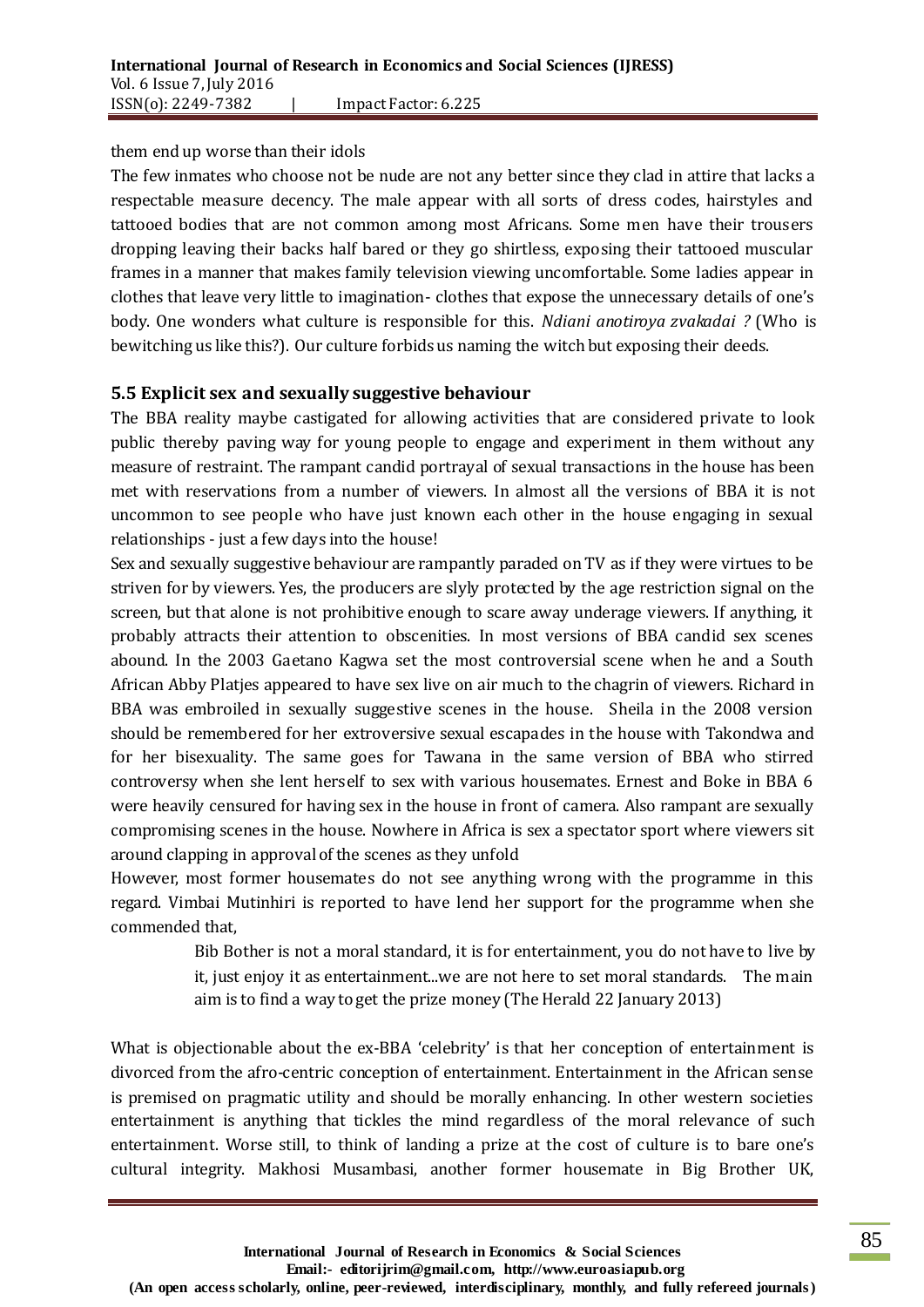unashamedly said that there was nothing taboo about seeing people having sex on TV when our forefathers used to marry many wives [\(www.thezimbabwean.co/entertainment/music-and-dance/53257/realitytelevision-a-cause-for.](http://www.thezimbabwean.co/entertainment/music-and-dance/53257/realitytelevision-a-cause-for.html) [html\)](http://www.thezimbabwean.co/entertainment/music-and-dance/53257/realitytelevision-a-cause-for.html) The defence for candid sex is set on the pretext that our forefathers used to have many wives which in itself is not squarely related to the allegation in context. Polygamy and candid sex are juxtaposed as if they were synonymous. The African conception of polygamy is not the same as promiscuity let alone loose sexual conduct.

# **5.6 Alcoholism and the culture of indulgence**

Levi-Strauss, 1978), in Karp (1987), notes that in African contexts, eating and drinking are activities that are redolent with symbolic significance. In the complex of belief, custom, and attitude surrounding beer drinking, traditionally, Africans expressed an implicitly held set of ideas about the nature of their social world and their experience of it. There was no such thing as vain alcohol consumption in most parts of African prior to the advent of colonialism. Then, beer consumption was associated with social functions and traditional ceremonies. There had to be a social theme around which alcohol was consumed (Karp, 1987). Yes, nowadays alcohol consumption is no longer an occasion specific activity but the extent to which alcohol is consumed in the house seems to portray Africans as wasteful and pleasure-seeking idlers whose mission in life is futility. Housemates are supplied with lots of beer and food stocks. They drink from one morning to the other none stop- from one hangover to the other, if they so wish or can manage. They smoke profusely; they live a life of extravagance unmatched in the average African lifestyle thereby creating artificial shortages in the minds of most viewers. We have seen female housemates drink, smoke, get drunk and strip in front of live television cameras (bigbrotherafrica.com). What a message to the uninitiated young girls of Africa? They would obviously lead our girls into experimenting with such lifestyles. The average African woman is positively reserved and well collected.

## **5.7 Abuse of power**

Holmes (2004) in Aslama (2009:82) observes that "... the greatest moral concern seems not to stem from audiences' notions of 'bad taste' or shocking events in the BB house, but from the underlying assumption of the imbalance and abuse of power. On the one hand, it is thought that the BB participants are opportunistic hedonists who aim for celebrity status at all costs; on the other hand, it is believed that the production team coldly manipulates the participants, and is mainly concerned with maximising revenue. BB producers and even voting audiences are seen as players of a game where participants are seen as mere objects. The objectification of other human beings is to a larger extent foreign to African cultural values. It is really puzzling to understand the motivation that inspires African people to agree on extensive or even continuous broadcast surveillance which exposes their privacy.

The concept of big brother strikes a variety of mental pictures to different groups of people spaced in different professions of concern. Though traceable to George Orwell's enigmatic dictator, in his then futurist novel, *Nineteen Eight Four*, as has already been alluded to,its use in a variety of contexts has excited the attention of this research in its search for the prime source of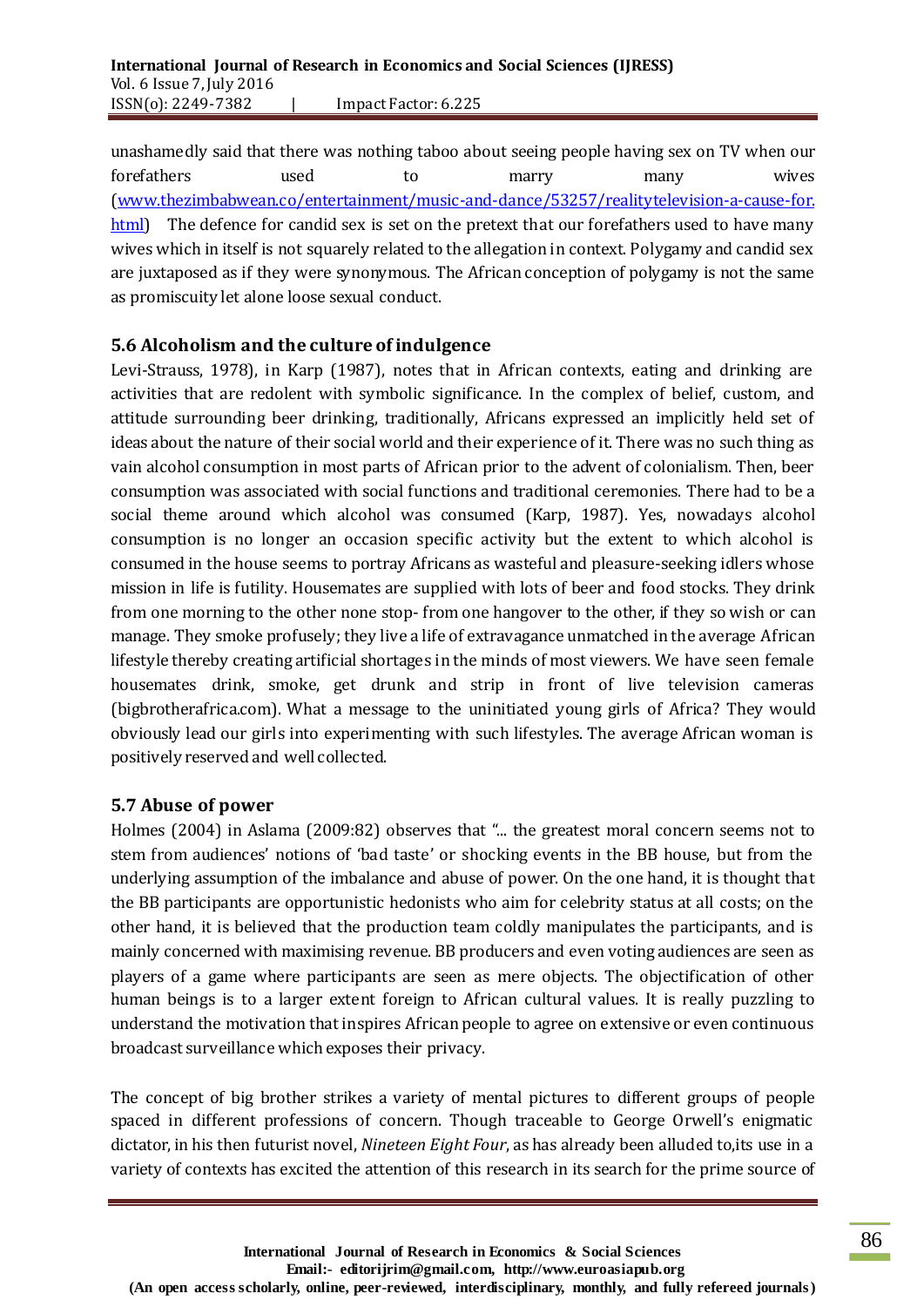the culture on show in most episodes of the BBA show.

In international politics the term has gained currency in describing the totalitarian and dictatorial tendencies by the dominant powers that impose their authority on weaker states willy-nilly. The historical background during which Orwell wrote his book included several leaders such as A Hitler, W Churchill, F.D Roosevelt and Stalin(often cited as having developed a cult of personality around him) (http://wiki.answers.com/ $Q$ ). The leadership styles, then, gravitated towards autocracy, hence the concept BBA appears to lampoon those despotic tendencies by the world powers. In today's political language, Britain, United States of America, France, Germany and Russia have been tagged BB states to depict their wanton imposition of authority on weaker states in global geopolitics. They have invaded the privacy of many nations ostensibly to restore political order. They are the self-appointed champions and authors of democracy, captains of world order, and the reality definers of many spheres of life.

Big Brother's omnipotent, omniscient, eternal and non verifiable nature and his absolute demand for obedience (though some may see this as divine parody) have a muted reference to the various manifestations of Big Powers in international socio-political affairs. The big powers have masked their intentions and influence in global socio-political issues to an extent where they appear invisible yet present. They have crafted a variety of tactics that they exert their influence stealthily. Clandestinely, they have maintained their hold on the mental spheres of their victims to a point were their victims have lost their psychology, sensibilities and patriotic compasses. It is not surprising to find the presence of these big brothers in realms where they may not be physically identifiable.

The Eurocentric tragic trilogy of slave trade, colonialism and neo-colonialism has left an indelible imprint on the African socio-political landscape (Mudzanire, 2013). While the first two aspects of the trilogy could be rendered bygone vices, and the later fairly hushed and muted, their impact on the African modes of cognition and tastes is palpably enamoured in the average African person today. African people have zealously traded their dignity, integrity and corporate ego on the altars of cultural universalism- a masked version of cultural imperialism. Are Africans then willing accomplices of their own victimisation? No. The invitation to universalism has been extended to a culturally dispossessed people whose cultures have been bastardised to a point where their self image and pride have been severely shattered.

In the corporate world the term BB has featured to reflect the influence of major corporates in the intricate politics of contemporary capitalist economic order, where Sparks, (2007) observes the neoliberal ideology has increasingly favoured competition. The Big Brother economic giants dictate what the market should have including the content of the whole range of artistic creations on television. Programmes that may be vital in imparting noble African values may not be aired on television if they fail to secure sponsorship while those that are not very relevant to the cultural concerns of the people end up being the ones given space on television. Their monetary authority may override cultural issues on television broadcasting. This has become the immoral side of contemporary broadcasting where corporate profit comes ahead of morality. The big brother seeks his profit at the expense of preservation of nations' cultural basics. A civilisation that walks naked, speaks vulgar, and has no proper cultural orientation cannot be justified on the pretext of reality show.

Contrary to the BB advertising, "the most authentic person wins", participants talk about BB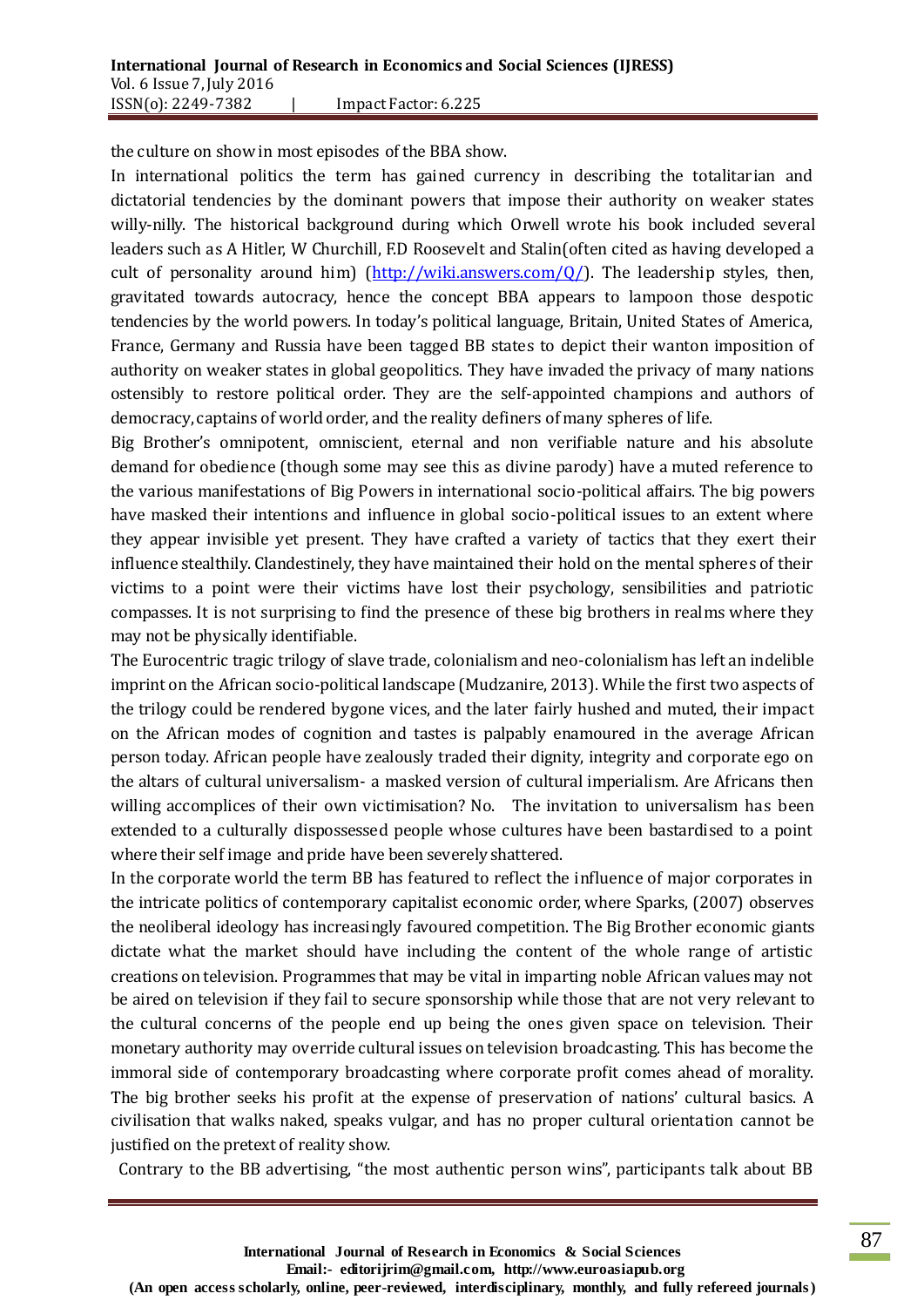Finland 2005 recognise the power of the producers and even audiences to influence their actions in the house and their mediated representations, and they even occasionally complain about those powers. Still, the participants engage in serious talk about "being themselves" and about knowing the real truth regarding the events and relationships within the house. The culture of deception reigns supreme here for both audiences and housemates.

Afro-centric conception of entertainment captures the concept of utilitarian recreation. Whatever forms African entertainment takes, the overall motive was that of a morally enhancing pastime. Morally unkempt behaviour was never an accidental by-product of African entertainment, yet today it seems the contrived product of any recreational activity. The BBA more than entertainment can be envisaged as a symbol of moral decadence where the collapse of the traditional authority has demoralised Africans to a point where they know less and less of what is right or wrong.

# **6.0 Conclusion**

In the sum total of it, Wikipedia's 2014 definition of a celebrity "as a person who is famous for contributing nothing to society but regardless are worshipped like gods...and is easily recognised by the general mindless consumer" aptly captures the essence and reception of the show in Africa and in other places of the globe. The show is guilty of the most heinous offense of cultural genocide to millions of unsuspecting viewers

# **7.0 References**

Africa Magic (2012) Africa Magic Brings Big Brother Back

<http://www.africamagic.dstv.com/2012/12/18/africamagic-brings-big->\_brother-back/ Accessed 18/12/2012 3:00 pm

Althusser, L.(1971) "Ideology and Ideological State Apparatus"in Althusser, L. (Ed ) *Lenin and Philosophy and other Essays*. New York: Monthly Review Press.

bigbrotherafrica.com – Is Africa's Immorality on Display? Accessed 13/05/2012 Aslama, M (2009) Playing House: Participant Experiences of Big Brother Finland, *International Journal of Cultural Studies*, 12:81, Sage .

 Publications. 2 Asante, M. K. (1998) *The Afrocentric Idea*. Philadelphia: Temple University Press

Borg, W.R, Gall, M.D and Gall, J.P (2010)*Educational Research: An Introduction*. Boston: M.A: A& B Publications

[http://www.wisegeck.org/what\\_is\\_reality\\_show.htm](http://www.wisegeck.org/what_is_reality_show.htm) Hannan, A. (2006) Observation Techniques <http://www.edu.plymouth.ac.uk/resined/observation/obshome.htm#A.%20Introduction> Accessed 25/03/2014 at 1142 am [http://en.wikipedia.org/wiki/Celebrity accessed 25/03/2014 11.02](http://en.wikipedia.org/wiki/Celebrity%20accessed%2025/03/2014%2011.02)*am* Holmes, S. (2004) "All You've Got to Worry about is the Task, Having a cup oftea, and Doing a Bit